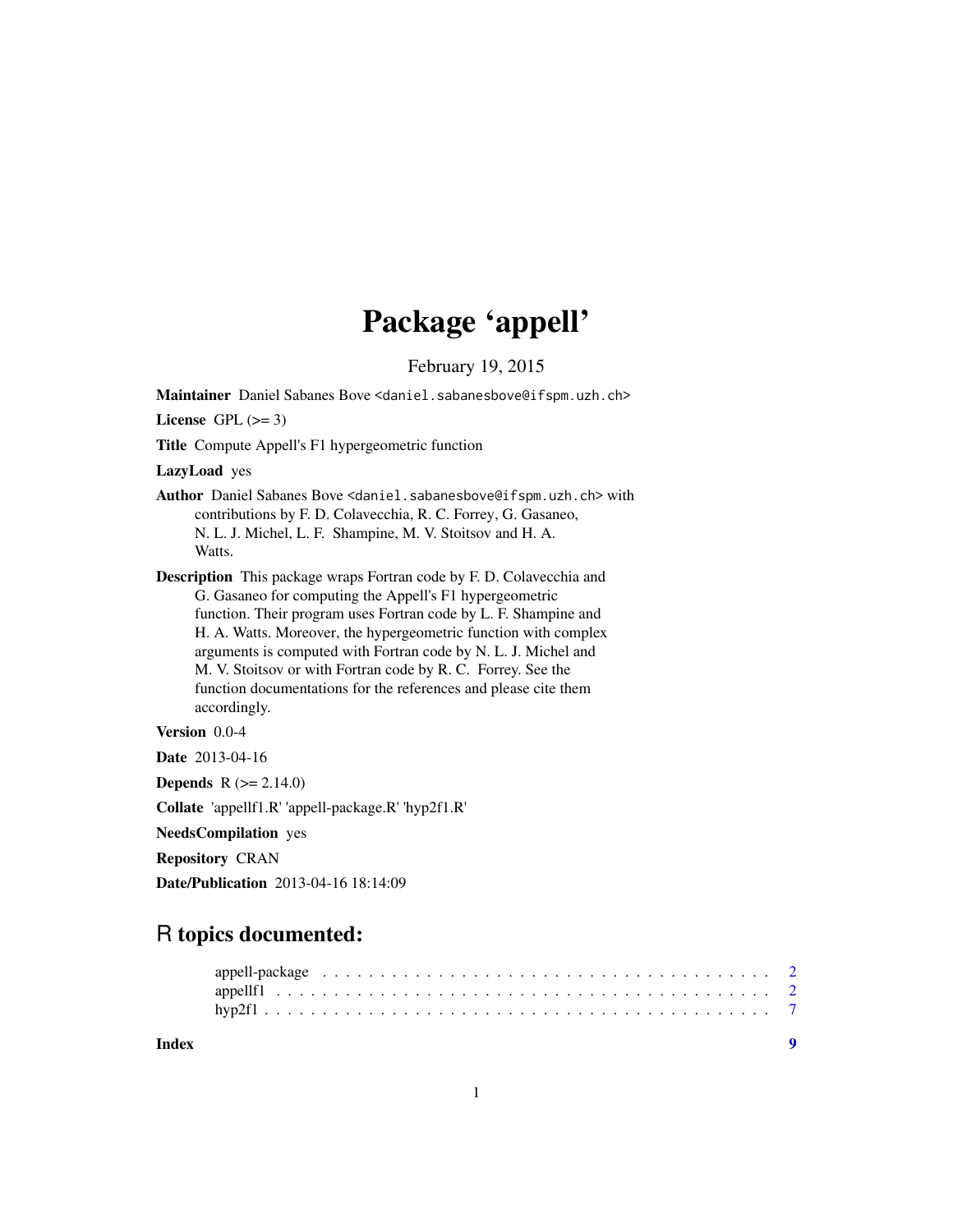<span id="page-1-0"></span>

#### Description

Compute Appell's F1 hypergeometric function

#### Author(s)

Daniel Sabanes Bove <daniel.sabanesbove@ifspm.uzh.ch>

appellf1 *Compute Appell's F1 hypergeometric function*

#### Description

This function is a wrapper for Fortran code written by F. D. Colavecchia and G. Gasaneo, which is available at <http://cpc.cs.qub.ac.uk/summaries/ADSJ>. The corresponding background reference is F. D. Colavecchia, G. Gasaneo and J. E. Miraglia (2001): Numerical evaluation of Appell's F1 hypergeometric function, Computer Physics Communications 138:29-43.

#### Usage

 $appellf1(a, b1, b2, c, x, y, debug = FALSE,$ userflag =  $-1L$ , hyp2f1 = c("michel.stoitsov", "forrey"))

#### Arguments

| a              | complex parameter of Appell's F1                                                                              |
|----------------|---------------------------------------------------------------------------------------------------------------|
| b <sub>1</sub> | complex parameter of Appell's F1                                                                              |
| b2             | complex parameter of Appell's F1                                                                              |
| $\mathsf{C}$   | complex parameter of Appell's F1                                                                              |
| $\mathsf{x}$   | numeric variable                                                                                              |
| y              | numeric variable                                                                                              |
| debug          | debug mode? (default is FALSE)                                                                                |
| userflag       | user flag variable (not used by default, expert option)                                                       |
| hyp2f1         | which algorithm should be used for computing the Gaussian hypergeometric<br>function? See hyp2f1 for details. |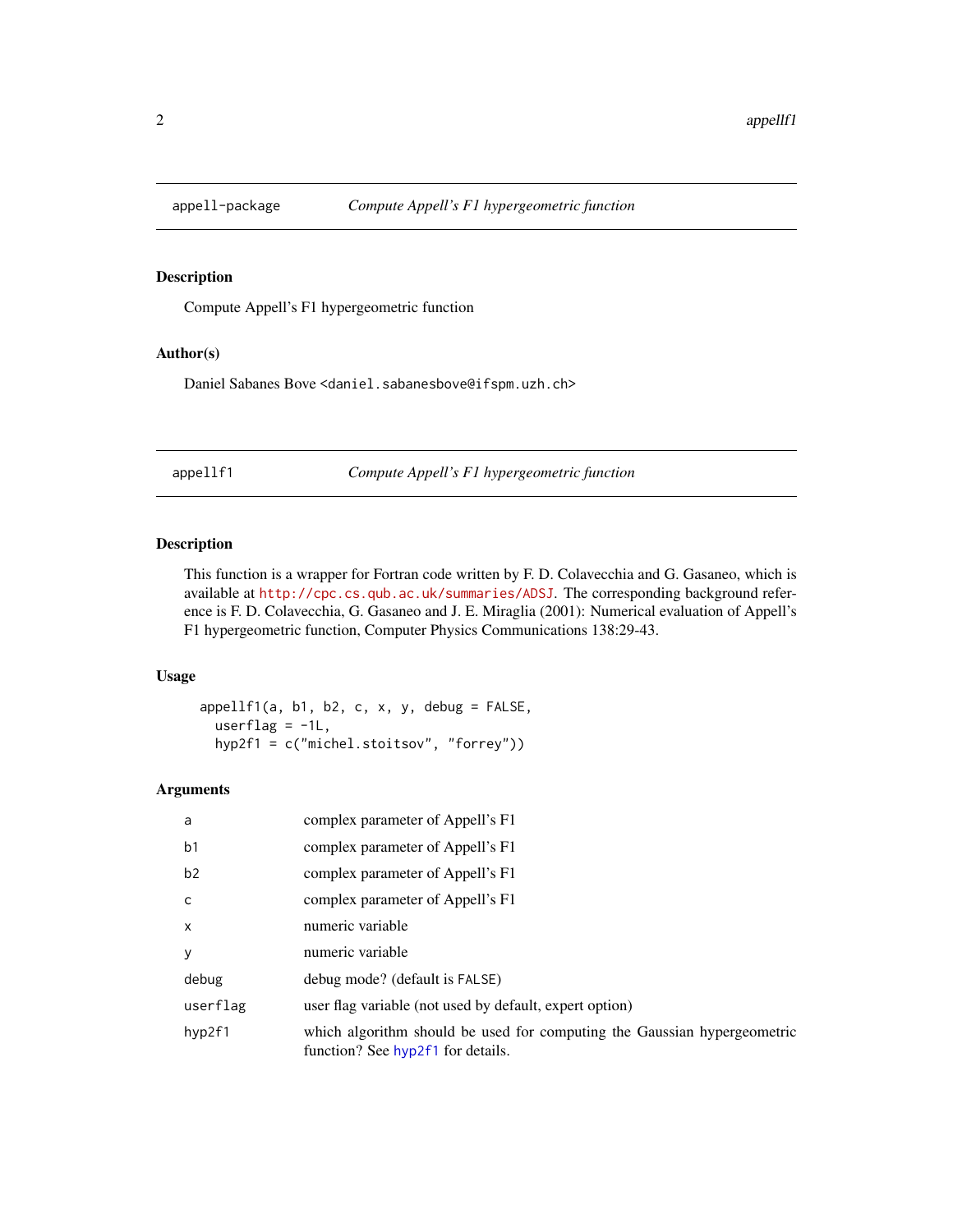#### appellf1 3

#### Details

External code in "rkf45.f90" by L. F. Shampine and H. A. Watts is used which is available from netlib.org at <http://www.netlib.org/ode/rkf45.f>. It is published in G. E. Forsythe, M. A. Malcolm and C. B. Moler (1977): Computer Methods for Mathematical Computations, Prentice-Hall. Its performance is illustrated in F. Shampine, H. A. Watts and S. Davenport (1976): Solving non-stiff ordinary differential equations - the state of the art, SIAM Review 18:376-411.

The expert user can specify the actual computation with the parameter userflag. Here the values 1 and 2 correspond to ODE integration and series summation, respectively, while 0 decides between these two methods based on the parameter values. Other possible values are 15-17 and 21-30, each referring to an equation in F. D. Colavecchia et al. (2001). The default value of userflag is -1 and leaves the algorithm decision to the Fortran program, the result of which is returned in the list element algoflag. Here the additional values 5 and 6 correspond to simple and polynomial transformations, respectively.

#### Value

A list with the algorithm and user flags as well as the complex value of Appell's F1 hypergeometric function.

#### Author(s)

Daniel Sabanes Bove <daniel.sabanesbove@ifspm.uzh.ch>

#### Examples

```
## library(appell)
## The following code compares results with those published in
## Colavecchia et al. (2001), tables 2-5.
## It also illustrates the very minor differences between results
## obtained with the hyp2f1 algorithm by R. Forrey and or that by
## N. Michel and M. Stoitsov, with the exception of no convergence
## problems with the latter. Therefore it is used as default algorithm.
## --------------------
## read the original table 2
table2orig <- read.table(file=
                         system.file(file.path("extdata", "table2.dat"),
                                     package="appell"),
                         col.names=c("x", "y", "absf1", "exact", "relError"))
table2orig
## compute the values here
table2orig <- cbind(table2orig,
                    absf1.forrey=0,
                    absf1.michel.stoitsov=0)
for(case in seq_len(nrow(table2orig)))
{
    table2orig[case, "absf1.forrey"] <-
        abs(appellf1(a=1,
```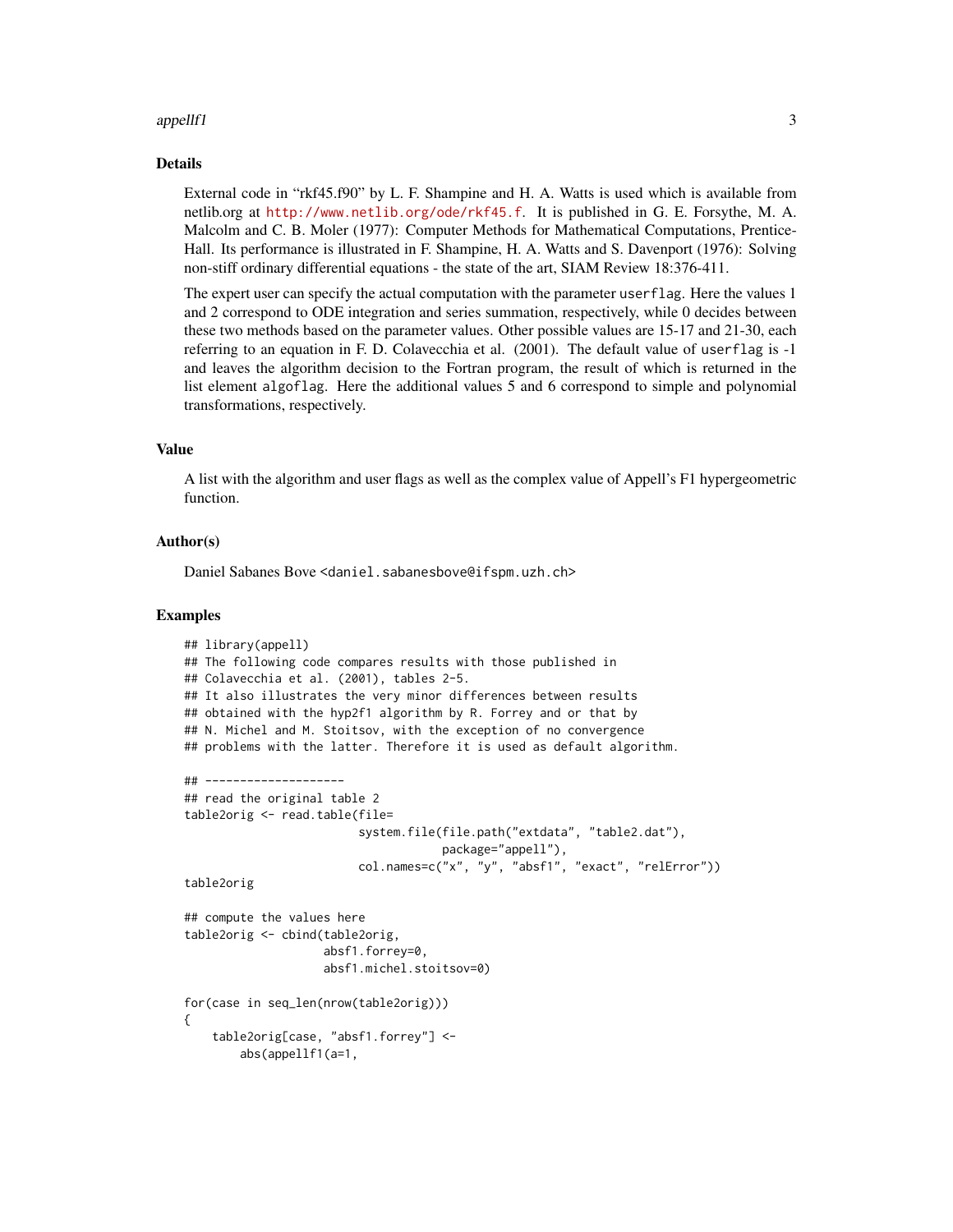```
4 appellf1
```

```
b1=2+1i,b2=1.5-0.5i,
                     c=1,
                     x=table2orig[case, "x"],
                     y=table2orig[case, "y"],
                     debug=TRUE, # test debugging info as well
                     userflag=1L,
                     hyp2f1="forrey")$val)
    table2orig[case, "absf1.michel.stoitsov"] <-
       abs(appellf1(a=1,
                     b1=2+1i,
                     b2=1.5-0.5i,
                     c=1,
                     x=table2orig[case, "x"],
                     y=table2orig[case, "y"],
                     userflag=1L,
                     hyp2f1="michel.stoitsov")$val)
}
table2orig
## look at the (small) differences:
table2orig$absf1 - table2orig$absf1.forrey
table2orig$absf1 - table2orig$absf1.michel.stoitsov
## here no difference between the hyp2f1 choices:
identical(table2orig$absf1.forrey,
          table2orig$absf1.michel.stoitsov)
## --------------------
## read the original table 3
table3orig <- read.table(file=
                         system.file(file.path("extdata", "table3.dat"),
                                     package="appell"),
                         col.names=
                         c("x", "y", "f1ser", "f1int", "f1exact", "relErrorser",
                           "relErrorint"))
## compute the values here
table3orig <- cbind(table3orig,
                    f1ser.forrey=0,
                    f1int.forrey=0,
                    f1ser.michel.stoitsov=0,
                    f1int.michel.stoitsov=0)
for(case in seq_len(nrow(table3orig)))
{
    ## first everything with Forrey's algorithm for hyp2f1
    f1ser.forrey <- try(appellf1(a=1,
                                 b1=3+1i,
                                 b2=2-0.5i,
                                 c=5+0.5i,
                                 x=table3orig[case, "x"],
                                 y=table3orig[case, "y"],
```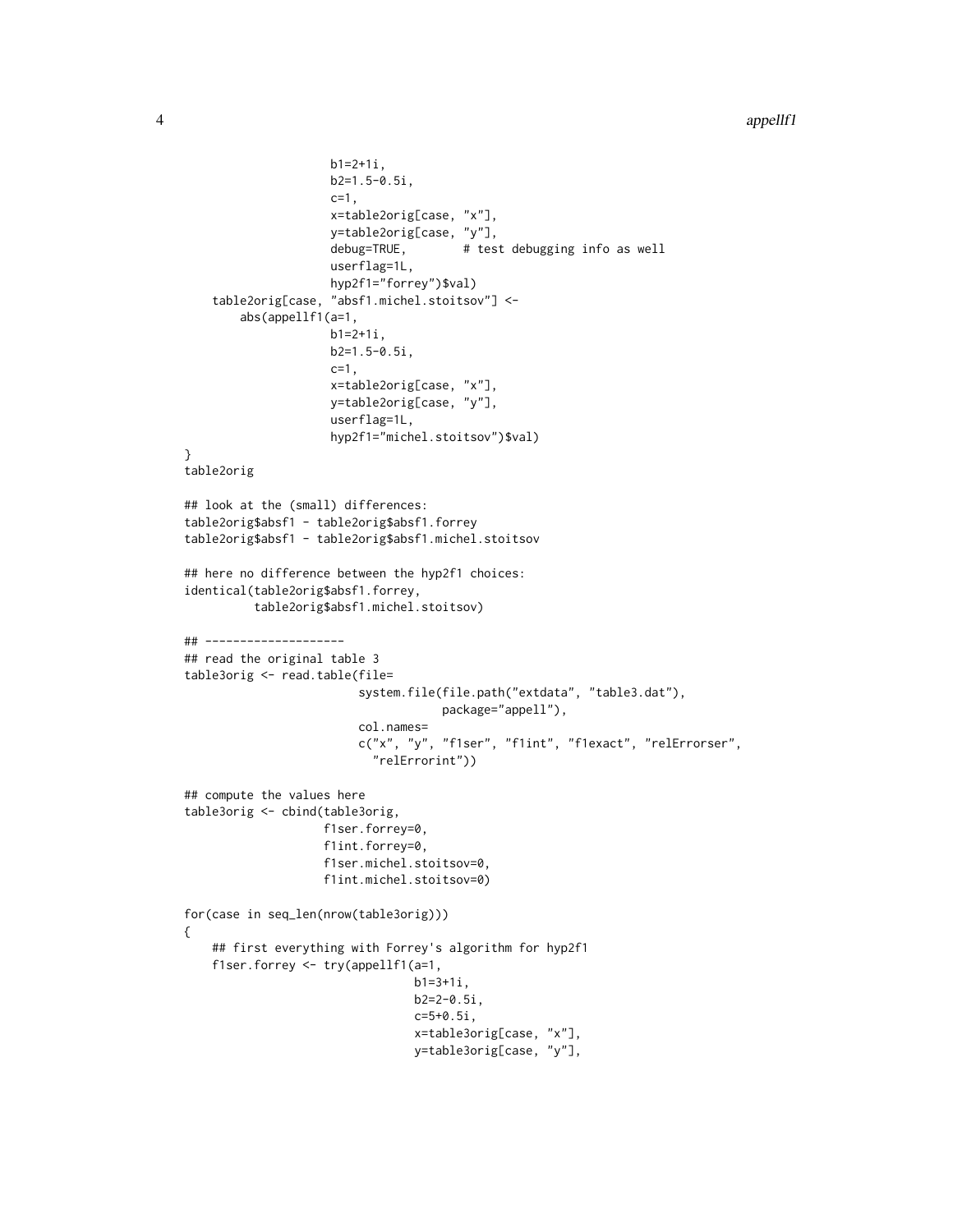}

```
userflag=2L,
                                 debug=TRUE,
                                 hyp2f1="forrey"))
    table3orig[case, "f1ser.forrey"] <-
        if(inherits(f1ser.forrey, "try-error"))
            NA
        else
            abs(f1ser.forrey$val)
    table3orig[case, "f1int.forrey"] <- abs(appellf1(a=1,
                                                      b1=3+1i,
                                                      b2=2-0.5i,
                                                      c=5+0.5i,
                                                      x=table3orig[case, "x"],
                                                     y=table3orig[case, "y"],
                                                     userflag=1L,
                                                      debug=TRUE,
                                                      hyp2f1="forrey")$val)
    ## then everything with the algorithm by Michel and Stoitsov for hyp2f1
    f1ser.michel.stoitsov <- try(appellf1(a=1,
                                 b1=3+1i,
                                 b2=2-0.5i,
                                 c=5+0.5i,
                                 x=table3orig[case, "x"],
                                 y=table3orig[case, "y"],
                                 userflag=2L,
                                 debug=TRUE,
                                 hyp2f1="michel.stoitsov"))
    table3orig[case, "f1ser.michel.stoitsov"] <-
        if(inherits(f1ser.michel.stoitsov, "try-error"))
            NA
        else
            abs(f1ser.michel.stoitsov$val)
    table3orig[case, "f1int.michel.stoitsov"] <- abs(appellf1(a=1,
                                                      b1=3+1i,
                                                     b2=2-0.5i,
                                                      c=5+0.5i,
                                                      x=table3orig[case, "x"],
                                                     y=table3orig[case, "y"],
                                                     userflag=1L,
                                                      debug=TRUE,
                                                      hyp2f1="michel.stoitsov")$val)
table3orig
## look at the (small) differences:
table3orig$f1ser - table3orig$f1ser.michel.stoitsov
table3orig$f1int - table3orig$f1int.michel.stoitsov
```

```
## so we have no missing values for Michel & Stoitsov
```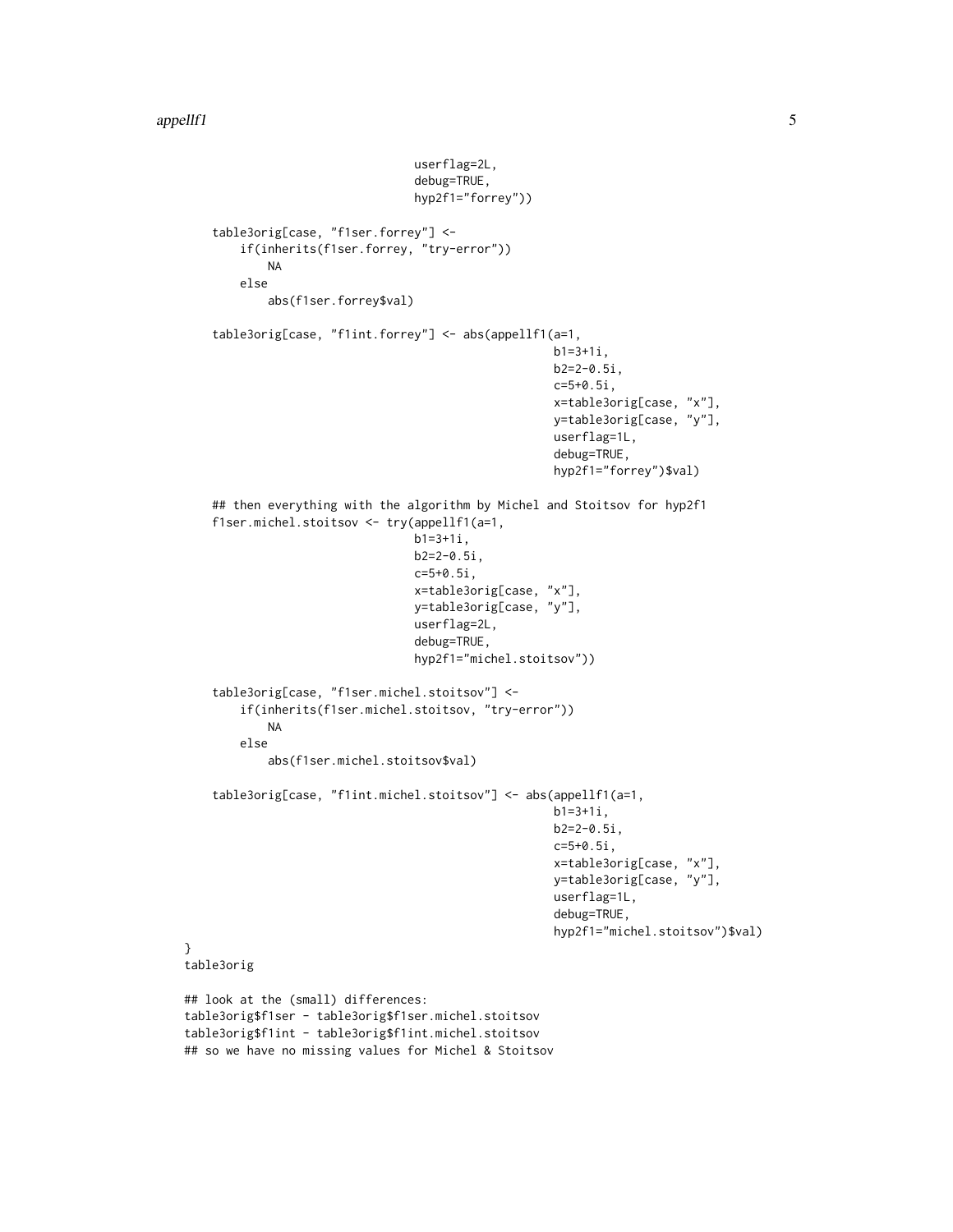```
## besides that, only very small differences between the two methods:
table3orig$f1ser.michel.stoitsov - table3orig$f1ser.forrey
table3orig$f1int.michel.stoitsov - table3orig$f1int.forrey
## --------------------
## read the original table 4
table4orig <- read.table(file=
                         system.file(file.path("extdata", "table4.dat"),
                                     package="appell"),
                         col.names=
                         c("x", "y", "f1", "hypergeo", "exact", "relErrorf1",
                           "relErrorhypergeo"))
## compute the values here
table4orig <- cbind(table4orig,
                    f1.forrey=0,
                    f1.michel.stoitsov=0,
                    flag=0)
for(case in seq_len(nrow(table4orig)))
{
    ## get Forrey result and flag
    thisRes \leq appellf1(a=-0.5,
                        b1=2,b2=1,
                        c=3,
                        x=table4orig[case, "x"],
                        y=table4orig[case, "y"],
                        hyp2f1="forrey")
    table4orig[case, "f1.forrey"] <- abs(thisRes$val)
    table4orig[case, "flag"] <- thisRes$algoflag
    ## get Michel & Stoitsov result
    table4orig[case, "f1.michel.stoitsov"] <-
        abs(appellf1(a=-0.5,
                     b1=2,
                     b2=1,
                     c=3,
                     x=table4orig[case, "x"],
                     y=table4orig[case, "y"],
                     hyp2f1="michel.stoitsov")$val)
}
table4orig
## look at the (small) differences:
table4orig$f1 - table4orig$f1.forrey
## very small errors all over the place!
## and extremely small differences between Forrey and Michel & Stoitsov:
```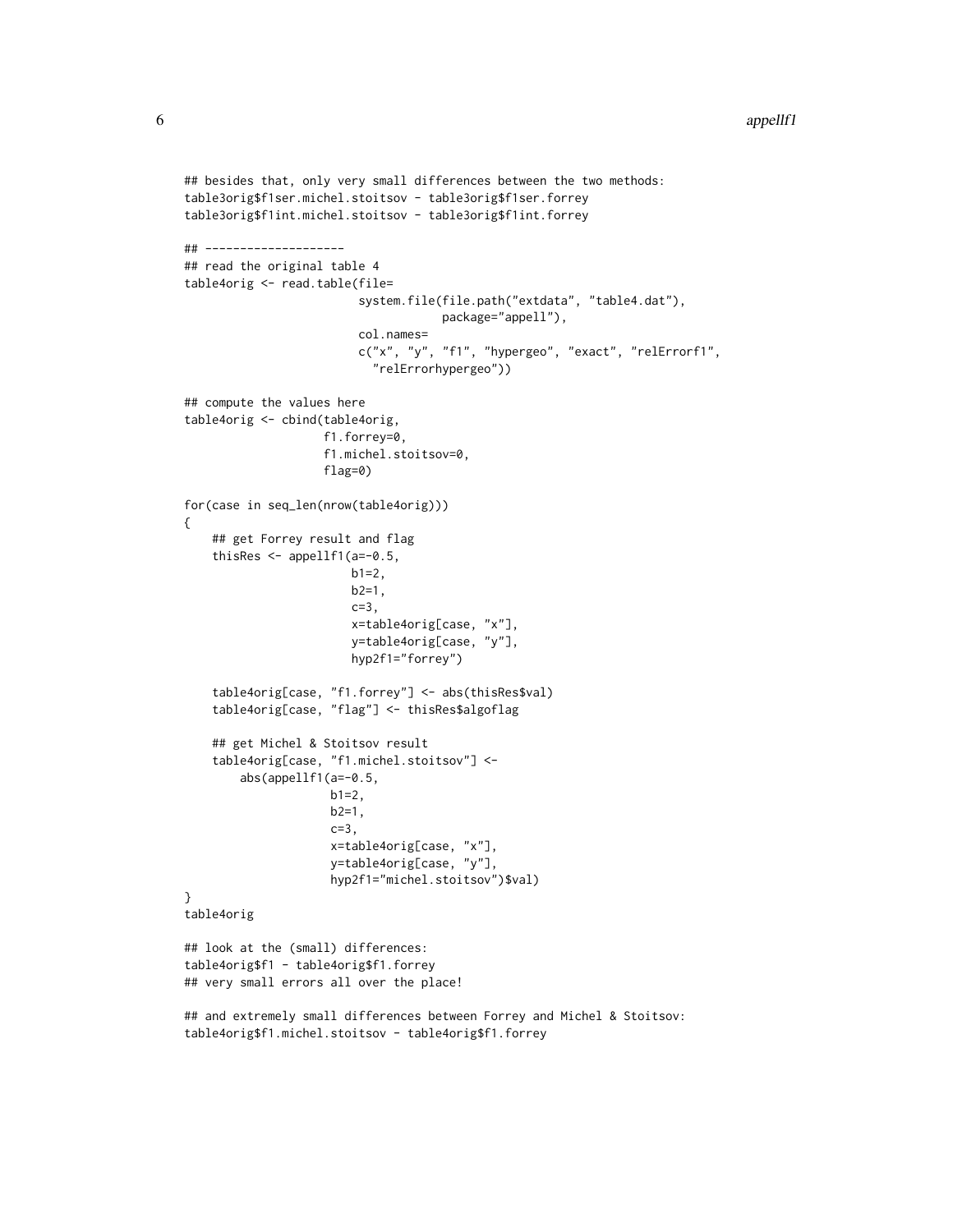```
## look at the flags
subset(table4orig,
       select=c(x, y, flag))
```
<span id="page-6-1"></span>hyp2f1 *Compute the Gaussian hypergeometric function with complex arguments*

#### Description

Two different algorithms can be used.

#### Usage

hyp2f1(a, b, c, z, algorithm = c("michel.stoitsov", "forrey"))

#### Arguments

| a         | complex parameter                                                |
|-----------|------------------------------------------------------------------|
| b         | complex parameter                                                |
| C         | complex parameter                                                |
| z         | complex variable                                                 |
| algorithm | either "michel.stoitsov" (default) or "forrey" (see the details) |

#### Details

The first, default, algorithm uses Fortran code in "hyp\_2F1.f90" from N. L. J. Michel and M. V. Stoitsov, which is available at <http://cpc.cs.qub.ac.uk/summaries/AEAE>. The corresponding background reference is N. L. J. Michel and M. V. Stoitsov (2008): Fast computation of the Gauss hypergeometric function with all its parameters complex with application to the Pöschl-Teller-Ginocchio potential wave functions, Computer Physics Communications 178:535-551.

The second algorithm uses Fortran code in "cyp.f" from R. C. Forrey is used which is available at <http://physics.bk.psu.edu/codes/chyp.f>. The corresponding background reference is R. C. Forrey (1997): Computing the hypergeometric function, Journal of Computational Physics 137:79- 100.

#### Value

The complex value of the Gaussian hypergeometric function.

#### Author(s)

Daniel Sabanes Bove <daniel.sabanesbove@ifspm.uzh.ch>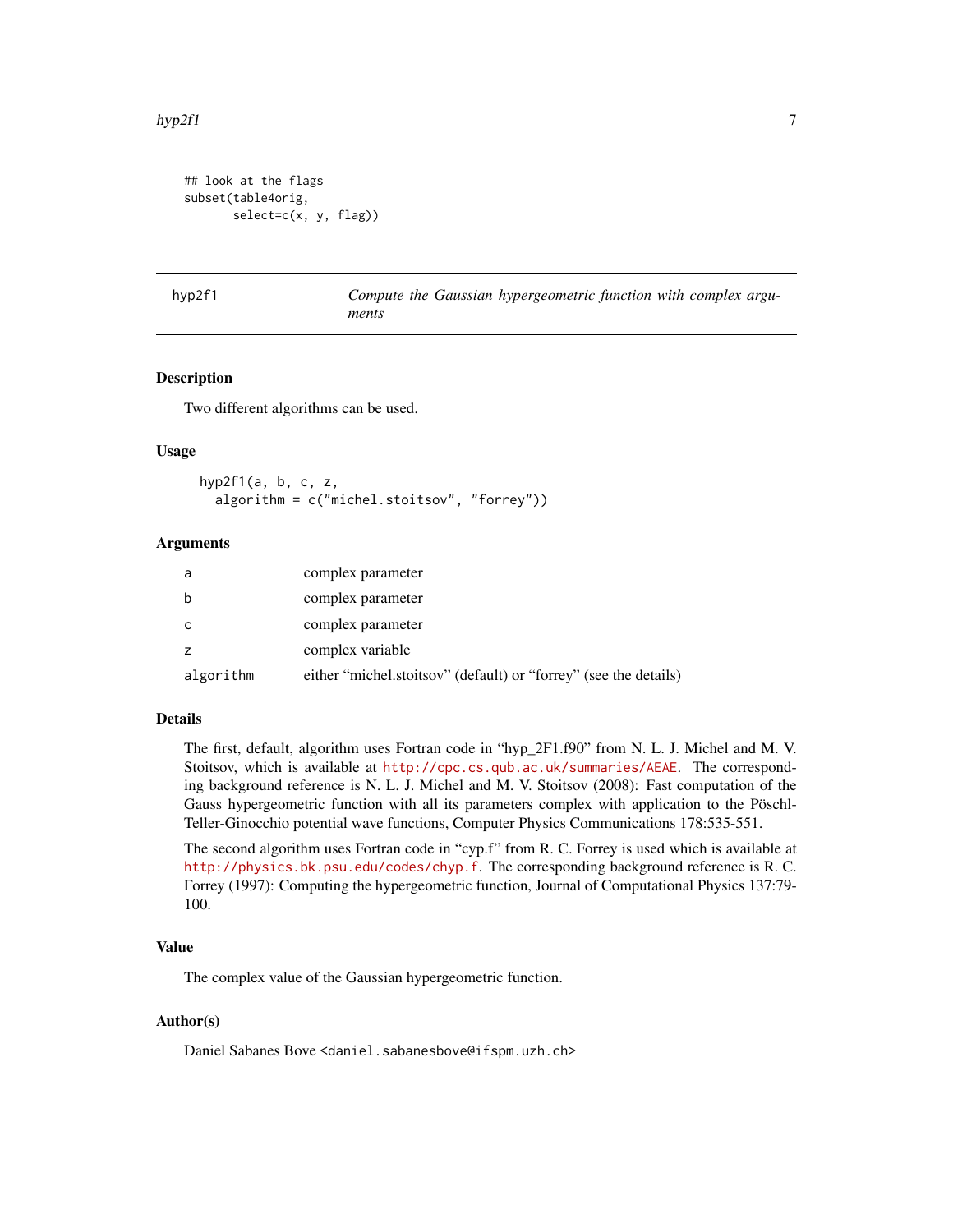#### Examples

```
## library(appell)
## compare the results of both algorithms
## for random test data.
## todo: add better tests trying to replicate published results?
nTest <- 100L
set.seed(38)
a <- complex(real=rnorm(nTest),
             imaginary=rnorm(nTest))
b <- complex(real=rnorm(nTest),
             imaginary=rnorm(nTest))
c <- complex(real=rnorm(nTest),
             imaginary=rnorm(nTest))
z <- complex(real=rnorm(nTest),
             imaginary=rnorm(nTest))
tableHyp2f1 <- matrix(nrow=nTest,
                      ncol=2L,
                      dimnames=
                      list(NULL,
                           c("forrey", "michel.stoitsov")))
for(i in seq_len(nTest))
{
    tableHyp2f1[i, "forrey"] <- hyp2f1(a[i], b[i], c[i], z[i],
                                       algorithm="forrey")
    tableHyp2f1[i, "michel.stoitsov"] <- hyp2f1(a[i], b[i], c[i], z[i],
                                                algorithm="michel.stoitsov")
}
tableHyp2f1
abs(tableHyp2f1[, "forrey"] - tableHyp2f1[, "michel.stoitsov"])
## so very small differences,
```

```
## at least in this range of function parameters.
```